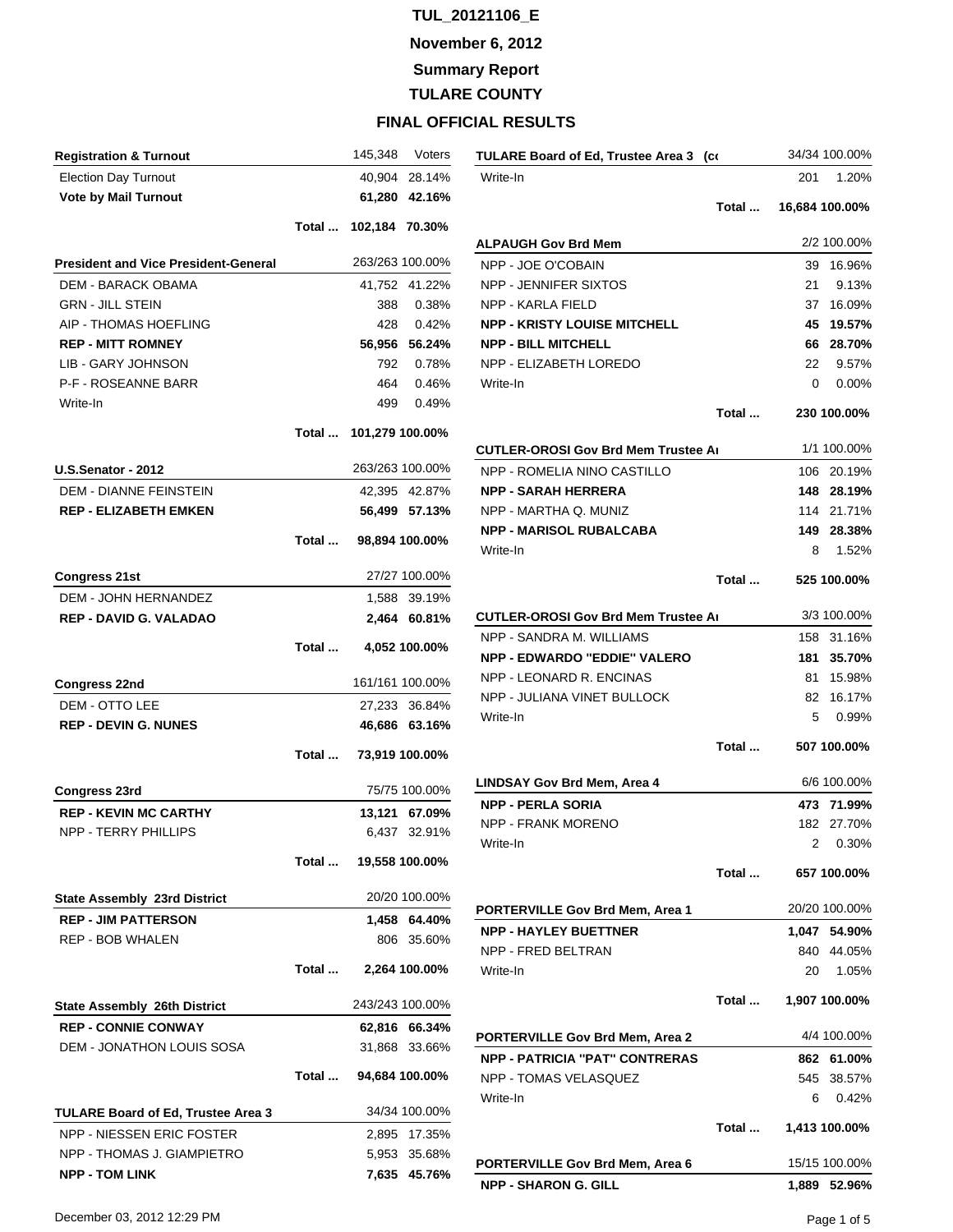**November 6, 2012**

**Summary Report**

**TULARE COUNTY**

|                                          | PORTERVILLE Gov Brd Mem, Area 6 (co |              | 15/15 100.00% |
|------------------------------------------|-------------------------------------|--------------|---------------|
| NPP - LINDA L. PETERSON                  |                                     |              | 1,658 46.48%  |
| Write-In                                 |                                     | 20           | 0.56%         |
|                                          | Total                               |              | 3,567 100.00% |
| <b>BURTON Gov Brd Mem, Area 5</b>        |                                     |              | 6/6 100.00%   |
| NPP - ANGELICA CASTILLO                  |                                     |              | 238 29.27%    |
| <b>NPP - JOHN BURKEY</b>                 |                                     |              | 569 69.99%    |
| Write-In                                 |                                     | 6            | 0.74%         |
|                                          | Total                               |              | 813 100.00%   |
| <b>EARLIMART ELEM Gov Brd Mem</b>        |                                     |              | 2/2 100.00%   |
| <b>NPP - ABIGAIL SOLIS</b>               |                                     |              | 318 24.22%    |
| <b>NPP - RUBY GARCIA</b>                 |                                     |              | 417 31.76%    |
| NPP - CORA MENDOZA                       |                                     |              | 295 22.47%    |
| NPP - VICTORIA MENDOZA                   |                                     |              | 280 21.33%    |
| Write-In                                 |                                     | 3            | 0.23%         |
|                                          | Total                               |              | 1,313 100.00% |
| <b>LINNS VALLEY-POSO FLAT ELEM Gov B</b> |                                     |              | 1/1 100.00%   |
| <b>NPP - COURTNEY J. HOWARD</b>          |                                     |              | 52 40.63%     |
| <b>NPP - MOLLY FLANAGAN</b>              |                                     |              | 41 32.03%     |
| NPP - YOLANDA APP PEWITT                 |                                     |              | 35 27.34%     |
| Write-In                                 |                                     |              | $0.00\%$      |
|                                          | Total                               |              | 128 100.00%   |
| OAK VALLEY ELEM Gov Brd Mem - Full 1     |                                     |              | 4/4 100.00%   |
|                                          |                                     |              |               |
| NPP - ANDRE KHAL                         |                                     |              | 45 10.44%     |
| <b>NPP - DOUGLAS MEDEROS</b>             |                                     |              | 192 44.55%    |
| <b>NPP - JOHN D. MENDONCA</b>            |                                     |              | 194 45.01%    |
| Write-In                                 |                                     | $\mathbf{0}$ | $0.00\%$      |
|                                          | Total                               |              | 431 100.00%   |
| OAK VALLEY ELEM Gov Brd Mem - Shor       |                                     |              | 4/4 100.00%   |
| NPP - YAJAHIRA SERRANO                   |                                     | 71           | 28.86%        |
| <b>NPP - JOSEPH MENESES</b>              |                                     |              | 173 70.33%    |
| Write-In                                 |                                     | 2            | 0.81%         |
|                                          | Total                               |              | 246 100.00%   |
| <b>PIXLEY ELEM Gov Brd Mem</b>           |                                     |              | 2/2 100.00%   |
| <b>NPP - RAMON CISNEROS</b>              |                                     |              | 204 21.29%    |
| NPP - EMILY VILLA                        |                                     |              | 163 17.01%    |
| <b>NPP - "PASTOR" AARON GAY</b>          |                                     |              | 363 37.89%    |
| <b>NPP - JOEL RAMOS</b>                  |                                     |              | 226 23.59%    |
| Write-In                                 |                                     |              | 2 0.21%       |
|                                          | Total                               |              | 958 100.00%   |
| <b>PLEASANT VIEW ELEM Gov Brd Mem</b>    |                                     |              | 4/4 100.00%   |
| NPP - MICHAEL SMITH                      |                                     | 91           | 28.71%        |

| PLEASANT VIEW ELEM Gov Brd Mem (<          |       |     | 4/4 100.00%   |
|--------------------------------------------|-------|-----|---------------|
| <b>NPP - WILLIAM JAMESON</b>               |       |     | 91 28.71%     |
| Write-In                                   |       | 2   | 0.63%         |
|                                            | Total |     | 317 100.00%   |
| TERRA BELLA UNION ELEM Gov Brd Me          |       |     | 6/6 100.00%   |
| <b>NPP - JUAN FIGUEROA JR</b>              |       |     | 474 32.27%    |
| <b>NPP - MARIANA LOPEZ</b>                 |       |     | 554 37.71%    |
| NPP - YOLANDA I. BOCANEGRA                 |       |     | 402 27.37%    |
| Write-In                                   |       | 39  | 2.65%         |
|                                            | Total |     | 1,469 100.00% |
| <b>WOODVILLE ELEM Gov Brd Mem - Short</b>  |       |     | 11/11 100.00% |
| <b>NPP - MIGUEL GUILLEN</b>                |       |     | 93 57.76%     |
| <b>NPP - MARIA LOPEZ</b>                   |       |     | 65 40.37%     |
| Write-In                                   |       | 3   | 1.86%         |
|                                            | Total |     | 161 100.00%   |
| CITY OF EXETER Member, City Council        |       |     | 6/6 100.00%   |
| <b>NPP - W. DALE SALLY JR</b>              |       |     | 1,362 32.61%  |
| <b>NPP - ROBYN STEARNS</b>                 |       |     | 1,797 43.02%  |
| <b>NPP - PAUL MYERS</b>                    |       |     | 920 22.03%    |
| Write-In                                   |       |     | 98 2.35%      |
|                                            |       |     |               |
|                                            | Total |     | 4,177 100.00% |
| CITY OF EXETER Clerk                       |       |     | 6/6 100.00%   |
| Write-In                                   |       |     | 134 100.00%   |
|                                            | Total |     | 134 100.00%   |
| <b>CITY OF EXETER Treasurer</b>            |       |     | 6/6 100.00%   |
| Write-In                                   |       |     | 127 100.00%   |
|                                            | Total |     | 127 100.00%   |
| <b>CITY OF FARMERSVILLE Member, City C</b> |       |     | 3/3 100.00%   |
| NPP - DOUG TERRY                           |       | 341 | 17.89%        |
| <b>NPP - GREG GOMEZ</b>                    |       |     | 32.69%        |
|                                            |       | 623 |               |
| <b>NPP - DON ROWLETT</b>                   |       |     | 488 25.60%    |
| NPP - PAUL BOYER                           |       |     | 444 23.29%    |
| Write-In                                   |       | 10  | 0.52%         |
|                                            | Total |     | 1,906 100.00% |
| CITY OF LINDSAY Member, City Council       |       |     | 5/5 100.00%   |
| NPP - ERIC EUGENE PERFECTO SINCLAIR        |       | 229 | 6.41%         |
| <b>NPP - ROSAENA SANCHEZ</b>               |       | 745 | 20.87%        |
| <b>NPP - PAMELA GAIL KIMBALL</b>           |       |     | 549 15.38%    |
| NPP - TIMOTHY S. DAUBERT                   |       |     | 446 12.49%    |
| NPP - ESTEBAN "STEVE" VELASQUEZ            |       |     | 516 14.45%    |
| NPP - ED MURRAY                            |       | 465 | 13.03%        |
| <b>NPP - STEVEN A. MECUM</b>               |       |     | 584 16.36%    |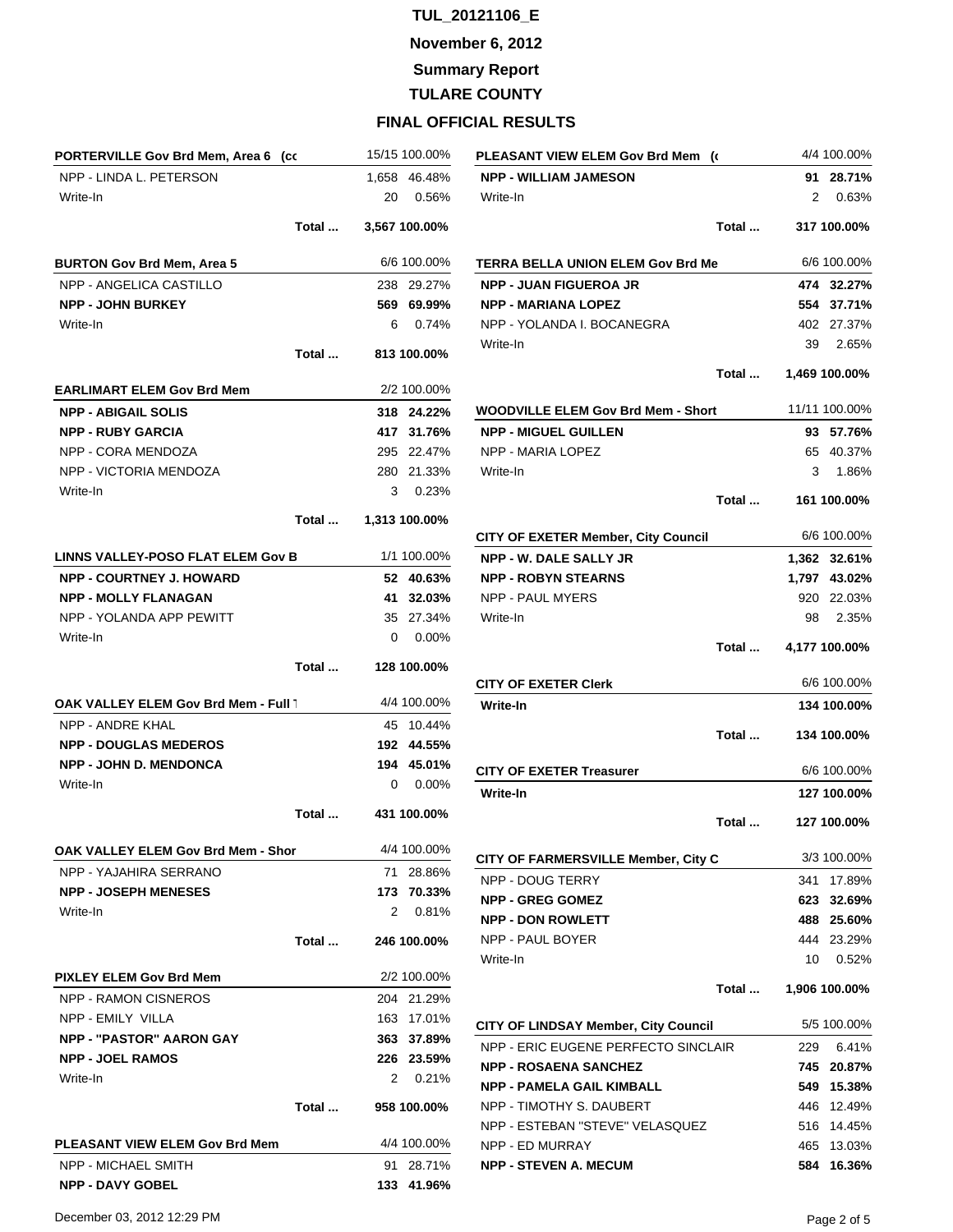**November 6, 2012**

**Summary Report**

**TULARE COUNTY**

| CITY OF LINDSAY Member, City Council     |       |     | 5/5 100.00%   |
|------------------------------------------|-------|-----|---------------|
| Write-In                                 |       | 36  | 1.01%         |
|                                          | Total |     | 3,570 100.00% |
| CITY OF TULARE Member, City Council /    |       |     | 5/5 100.00%   |
| NPP - ALBERTO AGUILAR                    |       |     | 427 19.21%    |
| NPP - CHEYNE STRAWN                      |       |     | 567 25.51%    |
| NPP - SCOTT C. DALEY                     |       |     | 444 19.97%    |
| <b>NPP - CARLTON JONES</b>               |       | 760 | 34.19%        |
| Write-In                                 |       |     | 25 1.12%      |
|                                          | Total |     | 2,223 100.00% |
| CITY OF TULARE Member, City Council /    |       |     | 6/6 100.00%   |
| <b>NPP - CRAIG VEJVODA</b>               |       |     | 1,872 51.61%  |
| NPP - WAYNE ROSS                         |       |     | 1,718 47.37%  |
| Write-In                                 |       | 37  | 1.02%         |
|                                          | Total |     | 3,627 100.00% |
|                                          |       |     |               |
| CITY OF WOODLAKE Member, City Coun       |       |     | 1/1 100.00%   |
| <b>NPP - LUCY CARDENAS</b>               |       |     | 196 11.84%    |
| <b>NPP - JOE MARTINEZ</b>                |       | 603 | 36.41%        |
| NPP - VIRGIL MARK MUREHEAD               |       |     | 178 10.75%    |
| <b>NPP - RUDY MENDOZA</b>                |       |     | 533 32.19%    |
| NPP - MICHAEL NAVARRO                    |       | 134 | 8.09%         |
| Write-In                                 |       | 12  | 0.72%         |
|                                          | Total |     | 1,656 100.00% |
| <b>ALPAUGH Director - Community Svcs</b> |       |     | 1/1 100.00%   |
| <b>NPP - BENJAMIN ANDERSON</b>           |       |     | 68 14.50%     |
| <b>NPP - ROGER STRICKLAND</b>            |       |     | 72 15.35%     |
| <b>NPP - LUISA GARCIA</b>                |       | 60. | 12.79%        |
| <b>NPP - DAVON GARY GREGORY</b>          |       | 81  | 17.27%        |
| <b>NPP - TRACY MOLINA</b>                |       | 56  | 11.94%        |
| NPP - GARY W. JENNINGS                   |       |     | 31 6.61%      |
|                                          |       |     |               |
| NPP - ROBERT D. BONTRAGER                |       |     | 35 7.46%      |
| <b>NPP - MEL PHIPPS</b>                  |       |     | 57 12.15%     |
| Write-In                                 |       | 9   | 1.92%         |
|                                          | Total |     | 469 100.00%   |
| SIERRA VIEW DISTRICT HOSPITAL, Dire      |       |     | 58/58 100.00% |
| <b>NPP - JASVIR SIDHU</b>                |       |     | 9,503 22.57%  |
| <b>NPP - RICHARD HATFIELD</b>            |       |     | 6,653 15.80%  |
| NPP - MARK FAZZONE                       |       |     | 3,100 7.36%   |
| NPP - MARTHA A. FLORES                   |       |     | 5,953 14.14%  |
| <b>NPP - BRENT GILL</b>                  |       |     | 6,373 15.14%  |
| NPP - RAKESH JINDAL                      |       |     | 4,005 9.51%   |
| <b>NPP - GAURANG "DOCTOR" PANDYA</b>     |       |     | 6,455 15.33%  |
| Write-In                                 |       | 58  | 0.14%         |

| TULARE LOCAL HEALTH CARE DIST Dir      |       |                       | 7/7 100.00%                    |
|----------------------------------------|-------|-----------------------|--------------------------------|
| <b>NPP - ROSALINDA AVITIA</b>          |       |                       | 1,090 51.93%                   |
| <b>NPP - LAURA GADKE</b>               |       |                       | 990 47.17%                     |
| Write-In                               |       | 19                    | 0.91%                          |
|                                        | Total |                       | 2,099 100.00%                  |
|                                        |       |                       |                                |
| VISALIA MEM DISTRICT Director, Veterar |       |                       | 61/61 100.00%                  |
| <b>NPP - RICHARD AVERY</b>             |       |                       | 16,298 23.03%                  |
| <b>NPP - DENNIS SIRKIN</b>             |       |                       | 9,997 14.12%                   |
| NPP - AMADOR GARCIA JR                 |       |                       | 10,300 14.55%                  |
| <b>NPP - ANDREW JOHN MACDONALD</b>     |       |                       | 11,938 16.87%                  |
| <b>NPP - FRANK S. LOVERO SR</b>        |       |                       | 11,602 16.39%                  |
| NPP - RICHARD PAUL BOYER               |       |                       | 10,485 14.81%                  |
| Write-In                               |       |                       | 159 0.22%                      |
|                                        | Total |                       | 70,779 100.00%                 |
| PIXLEY PUBLIC UTIL DIST Director, Seat |       |                       | 1/1 100.00%                    |
| <b>NPP - PEGGY DUFF</b>                |       |                       | 192 53.48%                     |
| NPP - ROY LEE VELYINES JR              |       |                       | 167 46.52%                     |
| Write-In                               |       | 0                     | $0.00\%$                       |
|                                        | Total |                       | 359 100.00%                    |
|                                        |       |                       |                                |
| Measure 30                             |       |                       | 263/263 100.00%                |
| <b>YES</b>                             |       |                       | 41,701 41.85%                  |
| <b>NO</b>                              |       |                       | 57,946 58.15%                  |
|                                        |       | Total  99,647 100.00% |                                |
| Measure 31                             |       |                       | 263/263 100.00%                |
| <b>YES</b>                             |       |                       | 41,406 43.59%                  |
| <b>NO</b>                              |       |                       | 53,589 56.41%                  |
|                                        |       | Total  94,995 100.00% |                                |
| Measure 32                             |       |                       | 263/263 100.00%                |
|                                        |       |                       |                                |
| YES<br>NO                              |       |                       | 53,522 54.28%<br>45,084 45.72% |
|                                        |       |                       |                                |
|                                        |       | Total  98,606 100.00% |                                |
| <b>Measure 33</b>                      |       |                       | 263/263 100.00%                |
| <b>YES</b>                             |       |                       | 48,940 50.29%                  |
| NO                                     |       |                       | 48,379 49.71%                  |
|                                        |       | Total  97,319 100.00% |                                |
| Measure 34                             |       |                       | 263/263 100.00%                |
| YES                                    |       |                       | 30,829 31.47%                  |
| NO                                     |       |                       | 67,128 68.53%                  |
|                                        |       | Total  97,957 100.00% |                                |
|                                        |       |                       |                                |
| Measure 35                             |       |                       | 263/263 100.00%                |
| <b>YES</b>                             |       | 81,121                | 82.69%                         |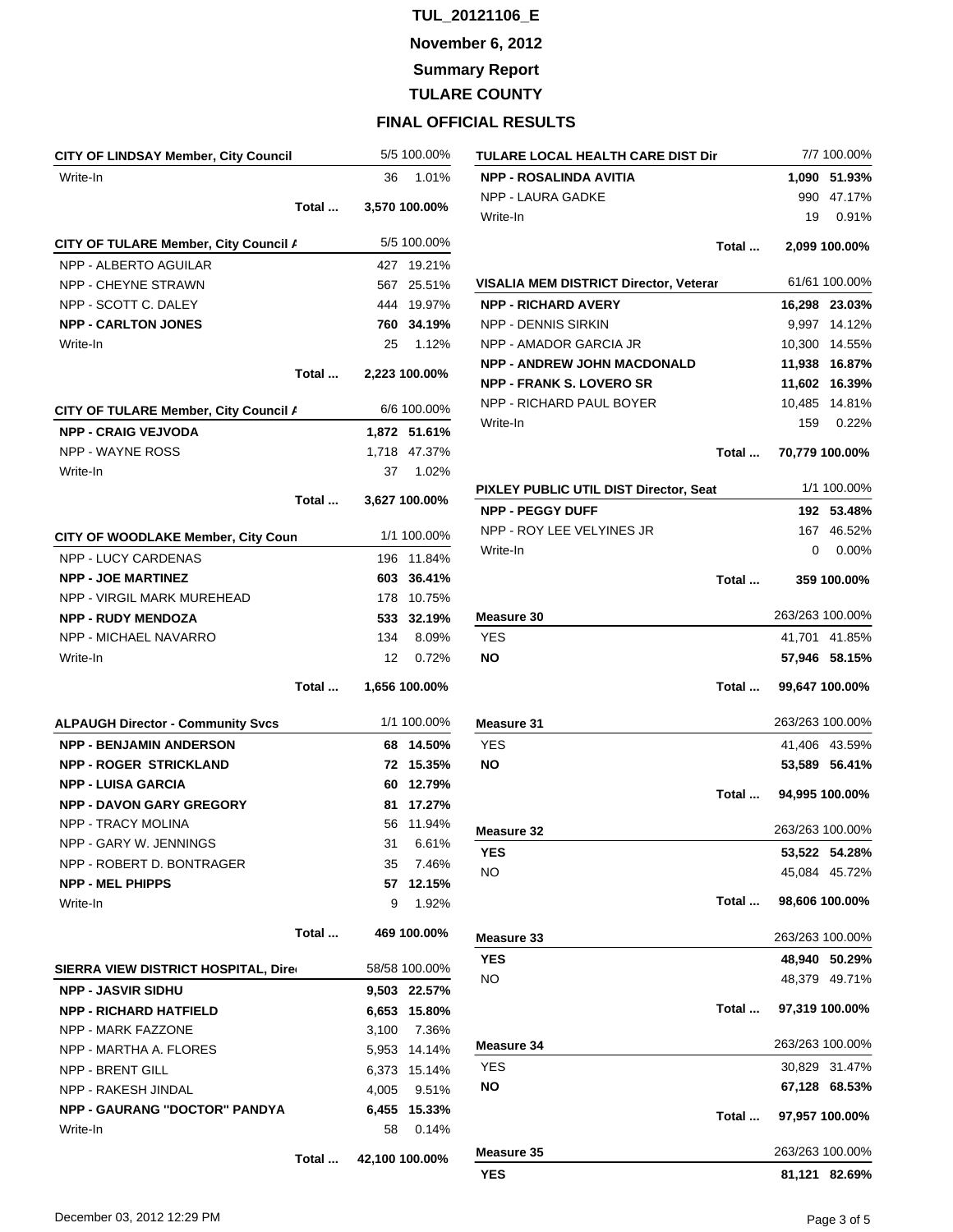**November 6, 2012**

**Summary Report**

**TULARE COUNTY**

| Measure 35 (cont'd)                         | 263/263 100.00% | <b>EXETER USD Gov Brd Mem, Area 3</b>       | 8/8 100.00%    |
|---------------------------------------------|-----------------|---------------------------------------------|----------------|
| <b>NO</b>                                   | 16,982 17.31%   | <b>NPP - MARK L. HELLWIG</b>                | 512 93.77%     |
| Total                                       | 98,103 100.00%  | Write-In                                    | 6.23%<br>34    |
|                                             |                 | Total                                       | 546 100.00%    |
| Measure 36                                  | 263/263 100.00% |                                             |                |
| <b>YES</b>                                  | 52,831 53.99%   | <b>EXETER USD Gov Brd Mem, Area 4</b>       | 2/2 100.00%    |
| <b>NO</b>                                   | 45,022 46.01%   | Write-In                                    | 93 100.00%     |
| Total                                       | 97,853 100.00%  | Total                                       | 93 100.00%     |
| Measure 37                                  | 263/263 100.00% | <b>EXETER USD Gov Brd Mem, Area 5</b>       | 2/2 100.00%    |
| <b>YES</b>                                  | 33,658 34.24%   | <b>NPP - VIRGINIA PADILLA</b>               | 345 64.49%     |
| ΝO                                          | 64,652 65.76%   | Write-In                                    | 190 35.51%     |
| Total                                       | 98,310 100.00%  | Total                                       | 535 100.00%    |
| <b>Measure 38</b>                           | 263/263 100.00% | <b>EXETER USD Gov Brd Mem, Area 6</b>       | 1/1 100.00%    |
| <b>YES</b>                                  | 25,589 26.20%   | <b>NPP - RAYMOND STRABLE</b>                | 334 92.01%     |
| NO                                          | 72,096 73.80%   | Write-In                                    | 29<br>7.99%    |
| Total                                       | 97,685 100.00%  | Total                                       | 363 100.00%    |
| Measure 39                                  | 263/263 100.00% | <b>EXETER USD Gov Brd Mem, Area 7</b>       | 4/4 100.00%    |
| <b>YES</b>                                  | 44,887 46.75%   | <b>NPP - LAWRENCE E. LARSON</b>             | 490 85.66%     |
| ΝO                                          | 51,137 53.25%   | Write-In                                    | 82 14.34%      |
| Total                                       | 96,024 100.00%  | Total                                       | 572 100.00%    |
| Measure 40                                  | 263/263 100.00% | <b>Measure H - EARLIMART SCHOOL DISTR</b>   | 2/2 100.00%    |
| <b>YES</b>                                  | 62,027 66.04%   | <b>BONDS YES</b>                            | 672 79.34%     |
| <b>NO</b>                                   | 31,891 33.96%   | <b>BONDS NO</b>                             | 175 20.66%     |
| Total                                       | 93,918 100.00%  | Total                                       | 847 100.00%    |
| <b>Measure E - VISALIA UNIFIED SCHOOL D</b> | 62/62 100.00%   | <b>Measure I - THREE RIVERS SCHOOL DIS</b>  | 6/6 100.00%    |
| <b>BONDS YES</b>                            | 26,898 67.57%   | <b>YES</b>                                  | 845 63.82%     |
| BONDS NO                                    | 12,908 32.43%   | NO                                          | 479 36.18%     |
| Total                                       | 39,806 100.00%  | Total                                       | 1,324 100.00%  |
| <b>Measure G - PROPOSED EXETER UNIFIE</b>   | 27/27 100.00%   | <b>Measure J - PORTERVILLE UNIFIED SCH</b>  | 68/68 100.00%  |
| <b>UNIFICATION YES</b>                      | 3,402 70.07%    | <b>BONDS YES</b>                            | 9,749 51.28%   |
| UNIFICATION NO                              | 1,453 29.93%    | <b>BONDS NO</b>                             | 9,263 48.72%   |
| Total                                       | 4,855 100.00%   | Total                                       | 19,012 100.00% |
| <b>EXETER USD Gov Brd Mem, Area 1</b>       | 6/6 100.00%     | <b>Measure K - KINGS CANYON UNIFIED SC</b>  | 3/3 100.00%    |
| <b>NPP - DEWAYNE FAULKNER</b>               | 656 91.36%      | <b>BONDS YES</b>                            | 200 47.62%     |
| Write-In                                    | 62<br>8.64%     | <b>BONDS NO</b>                             | 220 52.38%     |
| Total                                       | 718 100.00%     | Total                                       | 420 100.00%    |
| <b>EXETER USD Gov Brd Mem, Area 2</b>       | 4/4 100.00%     | <b>Measure L - LINDSAY UNIFIED SCHOOL  </b> | 11/11 100.00%  |
| <b>NPP - DEAN SUTTON</b>                    | 672 92.18%      | <b>BONDS YES</b>                            | 1,468 58.65%   |
| Write-In                                    | 57<br>7.82%     | <b>BONDS NO</b>                             | 1,035 41.35%   |
| Total                                       | 729 100.00%     | Total                                       | 2,503 100.00%  |